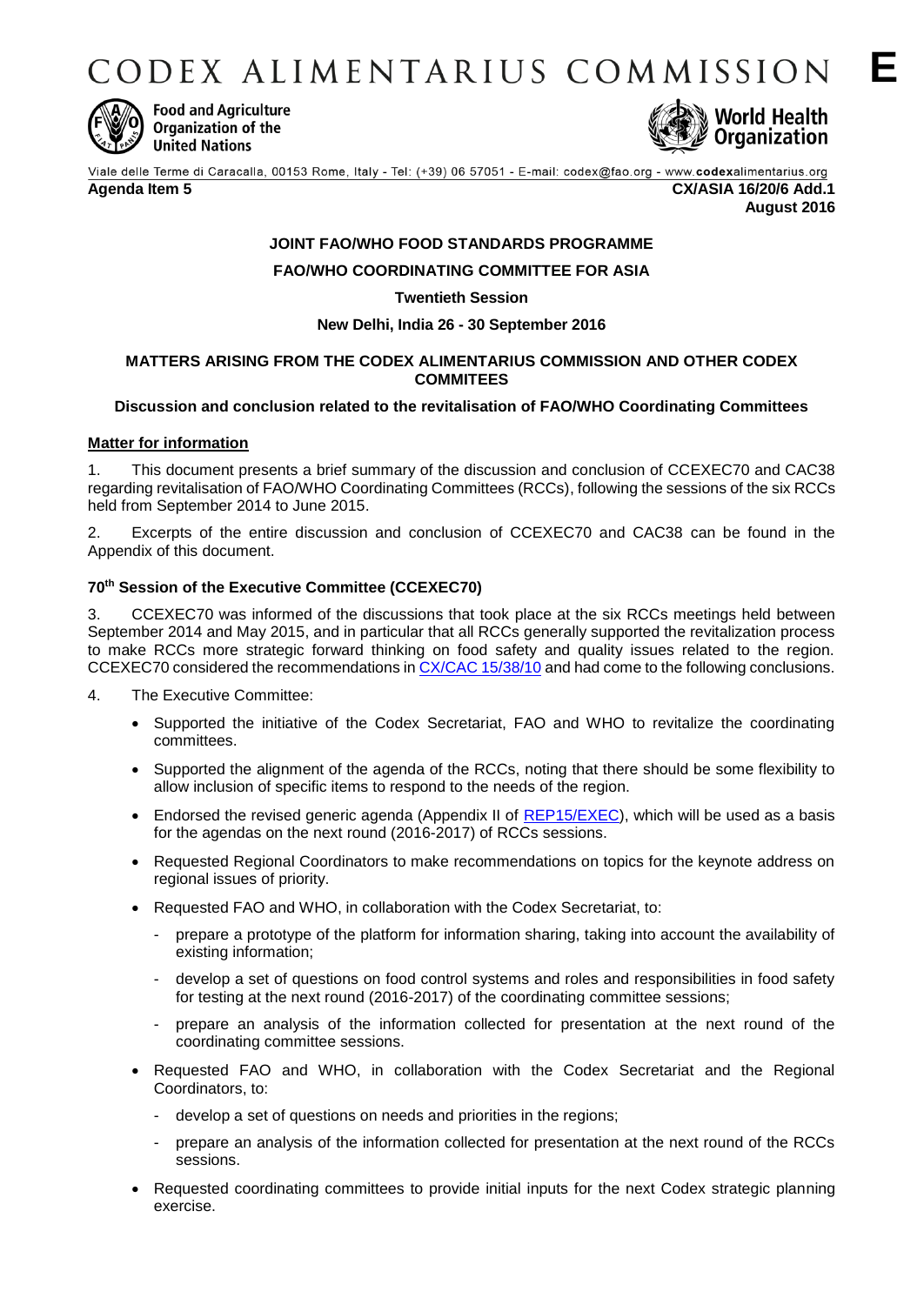## **38th Codex Alimentarius Commission (CAC38)**

- 5. CAC38 was informed of the conclusions of CCEXEC, and came to the following conclusions.
- 6. The Commission:
	- a) Welcomed the revitalization of RCCs as a useful process and endorsed the recommendations of the CCEXEC70 and the work developed by the Secretariat FAO/WHO in this regard;
	- b) Recognized the importance of the platform for information sharing on food control;
	- c) Noted the importance of interregional cooperation as an opportunity to exchange experience;
	- d) Recognized that regional strategic plans should be aligned with the global strategic plan but acknowledged the need to include specific regional issues and regional strategic plans that could usefully complement the global plan;
	- e) Noted that capacity building activities for Regional Coordinators were useful in preparing them for their role.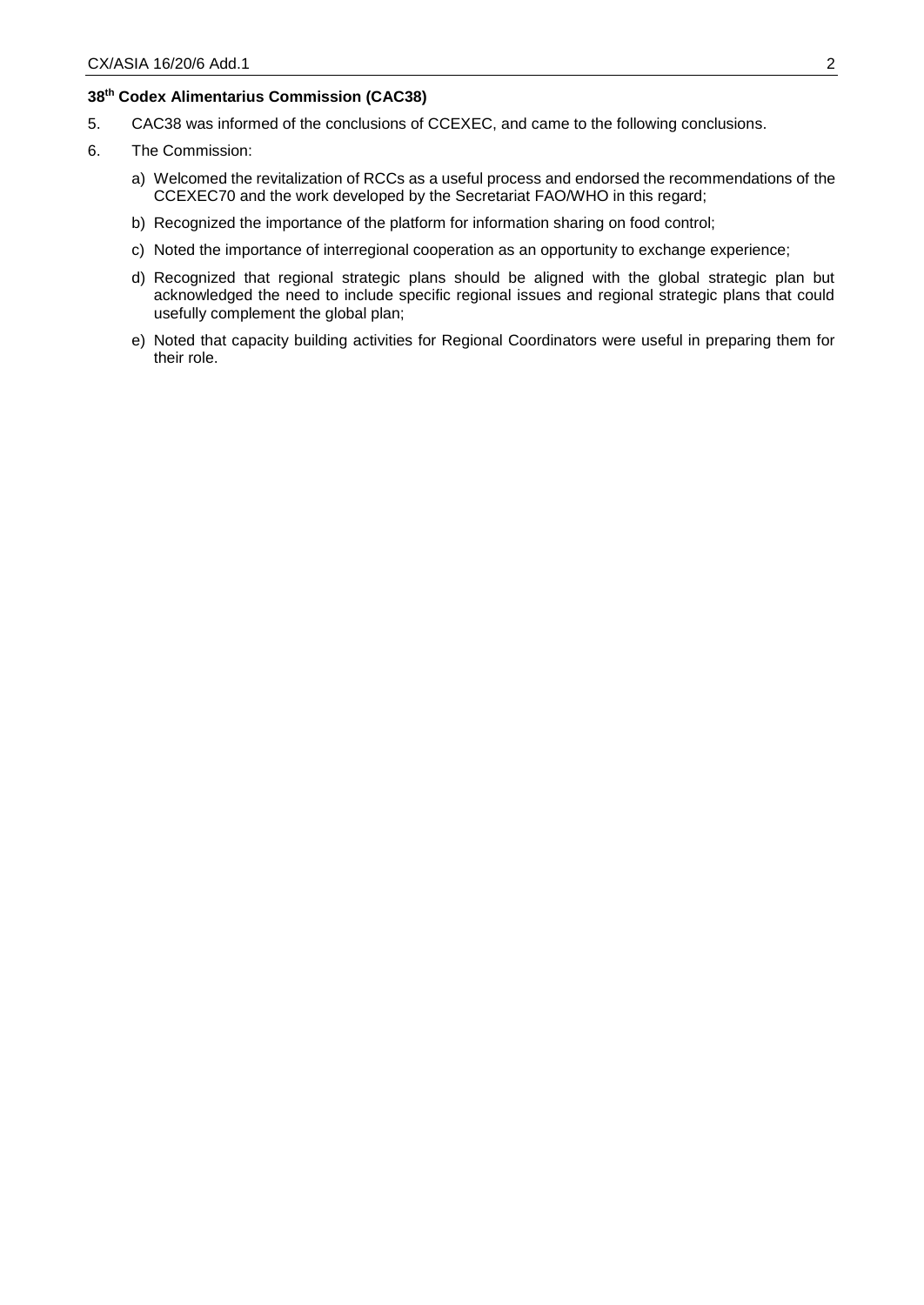# **Appendix**

# **EXCERPTS OF THE DISCUSSION AND CONCLUSION OF CCEXEC70 AND CAC38**

# **70th Session of the Executive Committee (CCEXEC70)**

# **REVITALISATION OF FAO/WHO COORDINATING COMMITTEES (Agenda Item 4)<sup>1</sup>**

- 56. The Codex Secretariat introduced the document, jointly prepared with FAO and WHO, and recalled that the six FAO/WHO Coordinating Committees (RCCs), which had met between September 2014 and May 2015, had generally supported the revitalization process to make RCCs more strategic forward thinking fora on food safety and quality issues related to the region. The Secretariat explained that the document contained an analysis of the discussion of the RCCs on the four proposals, namely (i) RCCs as improved food safety and quality fora: aligning the agendas of RCCs; (ii) Platform for information sharing on food control systems and roles and responsibilities in food safety; (iii) Identification of needs and priorities in regions (persistent and emerging food safety/quality issues); and (iv) Regional Strategic planning and specific recommendations on these proposals on the next step for the RCCs revitalization. It was also noted that it was timely to agree on the next steps so that these decisions would be taken into account in the preparation of the next round of RCCs (2016-2017), starting in September 2016.
- 57. The Representative of FAO sought to explain the envisaged role of the RCCs in the identification and analysis of emerging food safety issues given the importance placed on this matter during the discussions on Agenda Item 3. She noted that FAO and WHO had been responding to demands from several sub-regions for training and capacity development in food safety early warning and foresight. These activities embraced the One Health Approach and emphasised the importance of integrated surveillance. She added that the strengthened capacities of increasing numbers of countries creates an invaluable opportunity to use the RCCs to share intelligence and to identify emerging food safety issues thus enhancing the ability of Codex to proactively deal with these. This would of course be an evolving function of the RCC.
- 58. The Representative of WHO underlined the more strategic role that RCCs could play in discussing food safety issues in the region, by filling the gaps left by the discontinuation of the global and regional food safety regulators' fora organized in the 1990s.

## **General discussion**

- 59. The Executive Committee considered the recommendations in para. 22 of the document and made the following comments and decisions.
- 60. Members welcomed the proposals of revitalisation, noting that it had been well received and supported by the coordinating committees.
- 61. With regard to the proposal on collection of information, it was noted that coordinators had difficulties in obtaining information because countries did not understand the benefit of providing and sharing such information; a platform could facilitate the provision and sharing of information in a structured and systematic way; it was important not to increase the burden for countries to provide information especially since they are required to provide information for other purposes outside of Codex; generic information on national food control systems was available on the websites of many countries; countries might be more interested in providing and getting information on how they were approaching a particular subject, e.g. surveillance.
- 62. Members supported the generic agenda, which would contribute in making the work of coordinating committees more homogeneous. They noted that the agenda needed to have a certain flexibility to allow the inclusion of specific items to respond to the needs of the region.
- 63. The Codex Secretariat clarified that:
	- Item 4 "Food safety and quality situation in the countries of the region" was an analysis, to be prepared by FAO and WHO, of the information submitted by countries through the platform.
	- Item 6, whose title was amended to read "Use of Codex standards in the region" was an analysis, prepared by the Codex Secretariat, of the information submitted by countries through the platform.
	- A new item "Codex work relevant to the region" to be prepared by the Regional Coordinators needed to be added to the generic agenda.

-

<span id="page-2-0"></span>

<sup>1</sup> [CX/CAC 15/38/10;](ftp://ftp.fao.org/codex/meetings/CAC/cac38/cac38_10e.pdf) [CX/CAC 15/38/10 Add.1](ftp://ftp.fao.org/codex/meetings/CAC/CAC38/cac38_10_Add1e.pdf)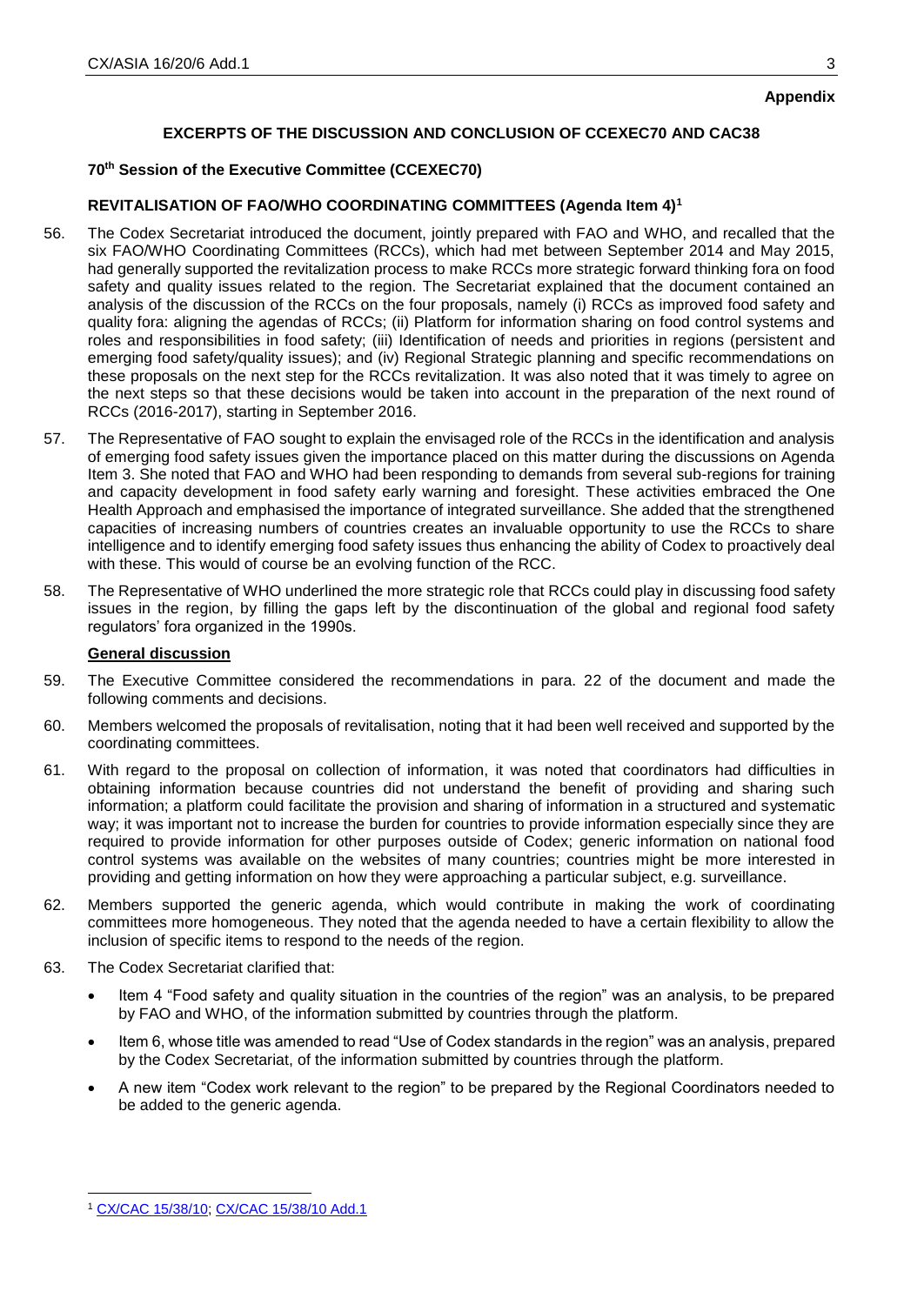- 64. The Representative of FAO explained that management of Item 4 in the generic agenda of the RCCs would most likely evolve as the relevant foresight techniques to support identification of medium to long term emerging issues developed. For the upcoming round of RCCs FAO and WHO would rely on more ad hoc ways of collecting and analysing information on the food safety situation.
- 65. The Representative of WHO clarified that the idea of developing a database to collect information was to replace the current system of circular letters, and in developing elements for such a database it was important to build on existing information and avoid duplication as well as avoiding placing an additional burden on countries to respond to additional questionnaires. She also noted that information exchange and sharing of best practices could be facilitated through the INFOSAN platform, which was providing such features also at regional level.
- 66. The Representative of FAO stated that FAO and WHO shared the frustration of Members about the futile collection of information. She underlined that what was proposed is a rethinking about what information would be of interest to Codex Members and to the parent organizations and also consideration of how information input could be facilitated.

# **Conclusion**

- 67. The Executive Committee:
	- Supported the initiative of the Codex Secretariat, FAO and WHO to revitalize the coordinating committees.
	- Supported the alignment of the agenda of the RCCs, noting that there should be some flexibility to allow inclusion of specific items to respond to the needs of the region.
	- Endorsed the revised generic agenda (Appendix II), which will be used as a basis for the agendas on the next round (2016-2017) of RCCs sessions.
	- Requested Regional Coordinators to make recommendations on topics for the keynote address on regional issues of priority.
	- Requested FAO and WHO, in collaboration with the Codex Secretariat, to:
		- prepare a prototype of the platform for information sharing, taking into account the availability of existing information;
		- develop a set of questions on food control systems and roles and responsibilities in food safety for testing at the next round (2016-2017) of the coordinating committee sessions;
		- prepare an analysis of the information collected for presentation at the next round of the coordinating committee sessions.
	- Requested FAO and WHO, in collaboration with the Codex Secretariat and the Regional Coordinators, to:
		- develop a set of questions on needs and priorities in the regions;
		- prepare an analysis of the information collected for presentation at the next round of the RCCs sessions.
	- Requested coordinating committees to provide initial inputs for the next Codex strategic planning exercise.

# **38th Codex Alimentarius Commission (CAC38)**

# **Revitalisation of FAO/WHO Coordinating Committees (Agenda Item 6(b)[\)](#page-2-0)<sup>1</sup>**

- 107. The Secretariat explained that the proposals had been developed by the Codex Secretariat with FAO and WHO with the intention to recognise the importance of RCCs as regional fora for food safety and quality. The proposals had been discussed and welcomed by all RCCs. He introduced the four main proposals, namely (i) RCCs as improved food safety and quality fora: aligning the agendas of RCCs; (ii) Platform for information sharing on food control systems and roles and responsibilities in food safety; (iii) Identification of needs and priorities in regions; and (iv) Regional Strategic planning and specific recommendations on these proposals on the next step for the RCC revitalization. It was also noted that it was timely to agree on the next steps so that these recommendations could be implemented in the next round of RCCs (2016-2017), starting in September 2016.
- 108. The Chairperson recalled the conclusions of the CCEXEC7049.
- 109. Delegations expressed unanimous support for the overall revitalisation process.